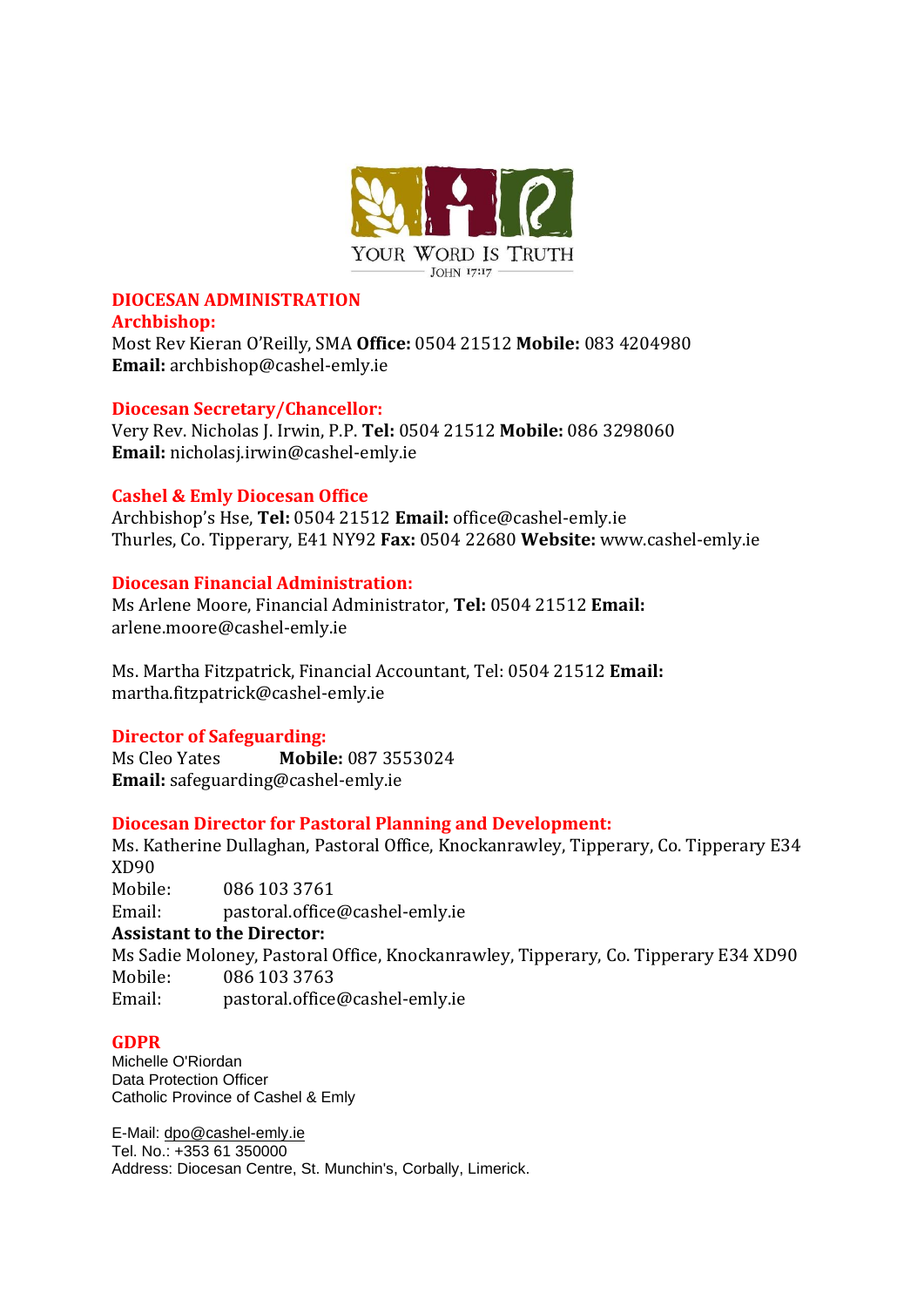#### **Diocesan Director for Communications:**

Very Rev. Joseph Tynan - **Tel:** 061 38421**3 Mobile**: 087 2225445 Email: joetynan3@gmail.com

### **Diocesan Director for Trocaire:**

Very Rev Dominic Meehan, P.P. **Tel**: 0504 31492 **Mobile**: 085 1111320

#### **Diocesan Director for Missio Ireland:**

Very Rev. Celsus Tierney, P.P. - **Tel**: 0504 43124 **Mobile**: 086 1672700 **Email**: celsust@hotmail.com

#### **Diocesan Education Secretary:**

Very Rev John O'Keeffe, P.P. **Tel:** 061 379172 **Mobile:** 087 2421678 **Email:** frjohnokeefe@hotmail.com

## **St. Senan's Education Office**

Diocesan Centre, St. Munchin's, Corbally, Limerick **Tel:** 061 347 777 **Email:** sseo@ldo.ie

## **Diocesan Pastoral Council:**

Ven Archdeacon Eugene Everard, P.P. **Tel:** 062 51536

## **Archbishop Emeritus:**

Most Rev. Dermot Clifford **Tel:** 0504 43802 The Green, Holycross, Thurles, Co. Tipperary E41 X447

#### **Diocesan Archivist:**

Rt. Rev. Msgr Christy O'Dwyer, AP., VG **Tel**: 0504 34959 **Mobile**: 086 0812219

#### **Diocesan Vocations Director:**

Rev. Joseph Walsh, C.C., **Tel:** 0504 22505 Mobile: 08**6** 7714888 **Email:** vocations@cashel-emly.ie

## **Primary School Catechetics:**

Very Rev Pat Coffey, P.P. **Tel:** 062 72146 **Mobile:** 087 2427728 **Email:** piusix88@gmail.com

#### **Post Primary School Catechetics:**

Very Rev Michael Kennedy, P.P. **Mobile:** 087 4147229 **Email:** parishpriest19@gmail.com

#### **Director of Lourdes Diocesan Pilgrimage**

Very Rev. Jimmy Donnelly, P.P. **Tel:** 061 380165 **Mobile:** 086 2622787 **Email:** parishpriest@doonparish.Ie

Very Rev Joe Tynan, P.P. **Tel:** 061 384213 **Mobile:** 087 2225445 **Email**: joetynan3@gmail.com